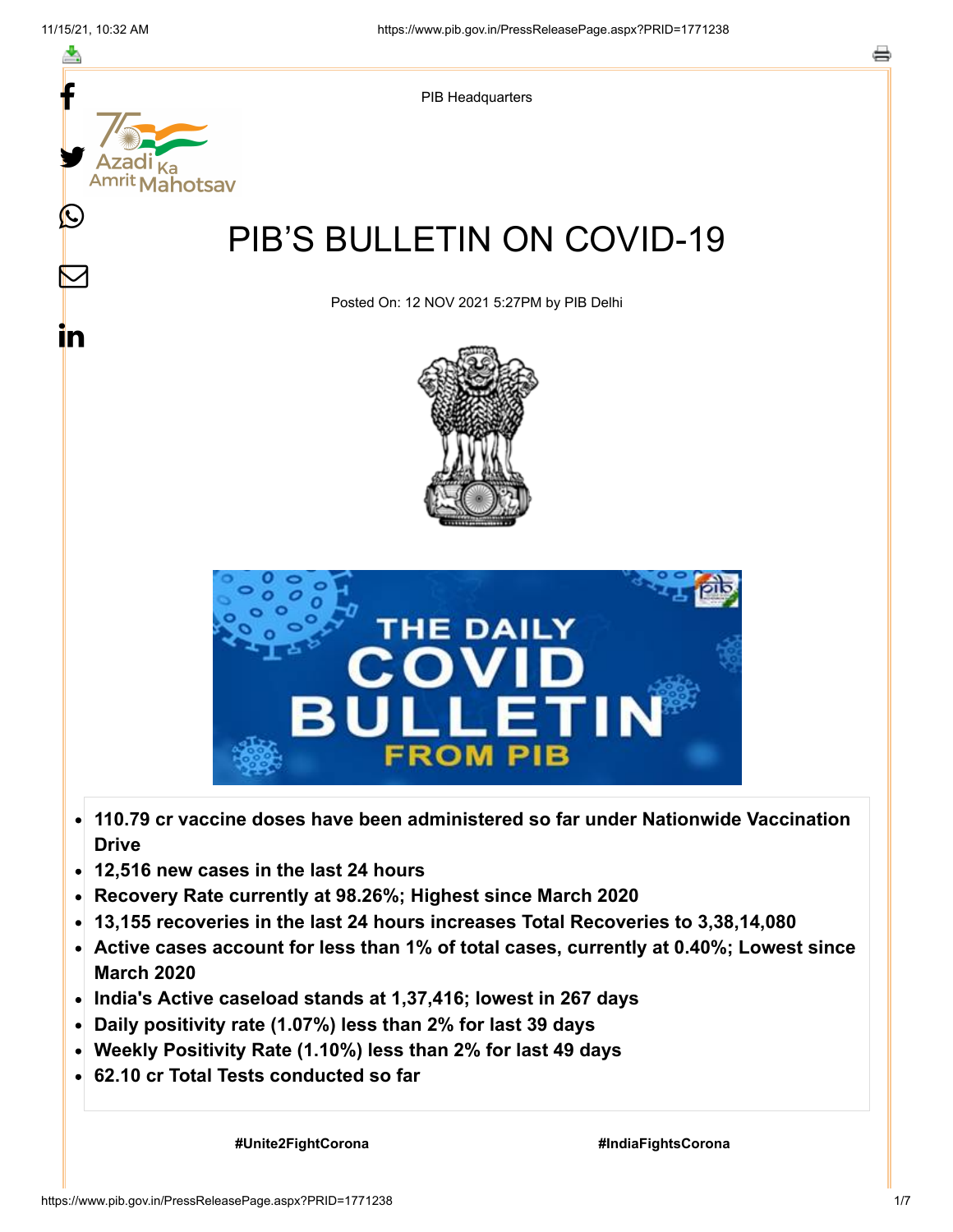f

y.

#### **PRESS INFORMATION BUREAU**

#### **MINISTRY OF INFORMATION & BROADCASTING**

# **GOVERNMENT OF INDIA**

**\*\*\*\*\***



#### **COVID-19 Update**

**India's Cumulative COVID-19 Vaccination Coverage exceeds 110.79 Cr**

**More than 53.81 Lakh doses administered in the last 24 hours**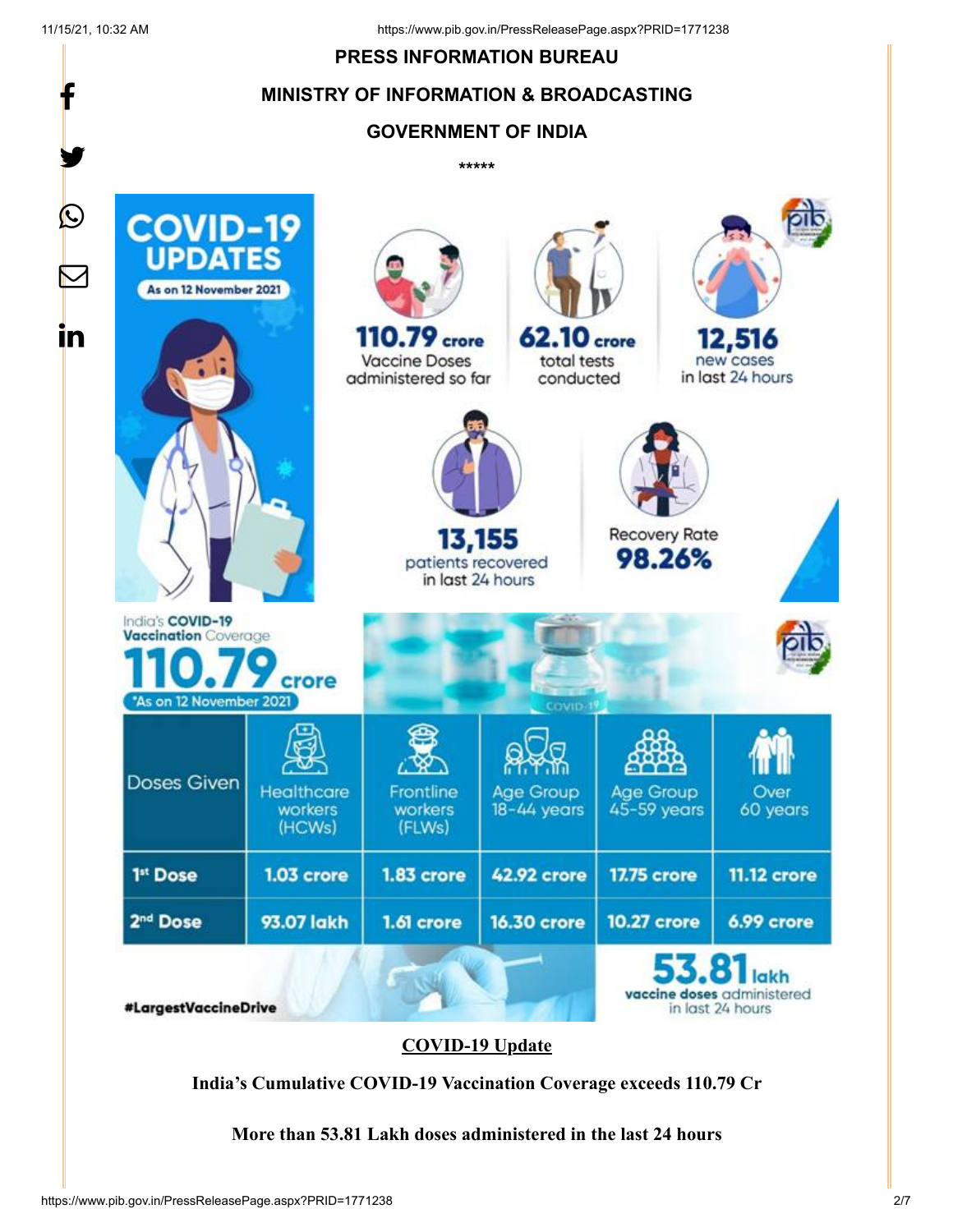f

y.

 $\bigcirc$ 

11/15/21, 10:32 AM https://www.pib.gov.in/PressReleasePage.aspx?PRID=1771238

**Recovery Rate currently at 98.26%**

# **12,516 New Cases reported in the last 24 hours**

# **India's Active Caseload(1,37,416) is lowest in 267 days**

# **Weekly Positivity Rate (1.10%) less than 2% for last 49 days**

With the administration of **53,81,889** vaccine doses in the last 24 hours, India's COVID-19 vaccination coverage has exceeded **110.79 Cr (1,10,79,51,225)** as per provisional reports till 7 am today. This has been achieved through 1,13,18,816 sessions.  $\mathbf{In}$ 

The break-up of the cumulative figure as per the provisional report till 7 am today include:

| <b>HCWs</b>           | $1st$ Dose           | 1,03,80,018     |
|-----------------------|----------------------|-----------------|
|                       | $2nd$ Dose           | 93,07,096       |
| <b>FLWs</b>           | $1st$ Dose           | 1,83,73,522     |
|                       | $2nd$ Dose           | 1,61,23,036     |
| Age Group 18-44 years | $1st$ Dose           | 42,92,51,634    |
|                       | $2nd$ Dose           | 16,30,73,557    |
| Age Group 45-59 years | $1st$ Dose           | 17,75,00,331    |
|                       | 2 <sup>nd</sup> Dose | 10,27,21,593    |
| Over 60 years         | $1st$ Dose           | 11, 12, 54, 170 |
|                       | $2nd$ Dose           | 6,99,66,268     |
| <b>Total</b>          |                      | 1,10,79,51,225  |

The recovery of **13,155** patients in the last 24 hours has increased the cumulative tally of recovered patients (since the beginning of the pandemic) to **3,38,14,080.**

Consequently, India's recovery rate stands at **98.26%**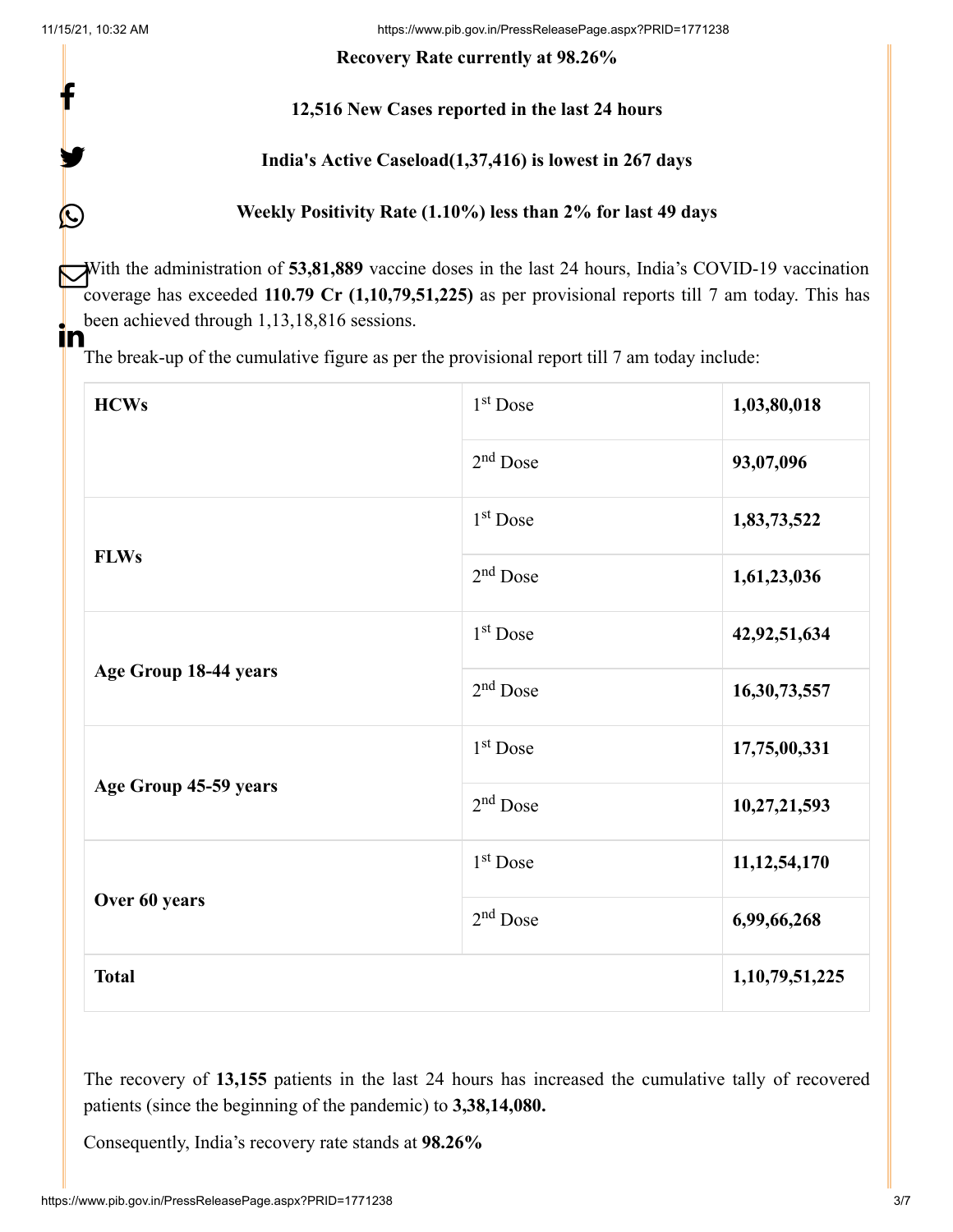11/15/21, 10:32 AM https://www.pib.gov.in/PressReleasePage.aspx?PRID=1771238



Sustained and collaborative efforts by the Centre and the States/UTs continue the trend of less than 50,000 Daily New Cases that is being reported for 138 consecutive days now.



**12,516 new cases** were reported in the last 24 hours.

The Active Caseload is presently at **1,37,416 is lowest in 267 days.**Active cases presently constitute **0.40%** of the country's total Positive Cases, which **is lowest since March 2020.**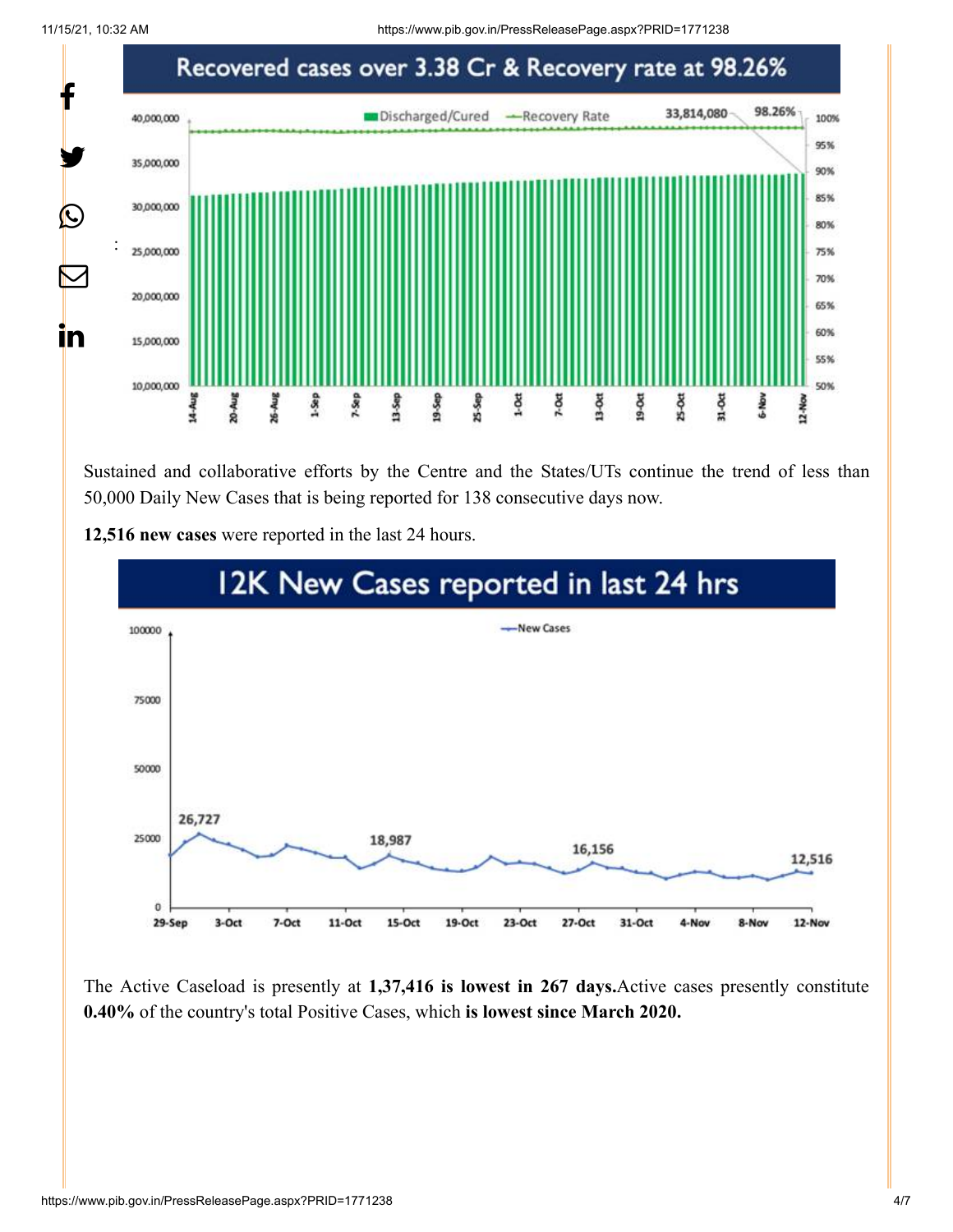11/15/21, 10:32 AM https://www.pib.gov.in/PressReleasePage.aspx?PRID=1771238





The testing capacity across the country continues to be expanded. The last 24 hours saw a total of 11,65,286 tests being conducted. India has so far conducted over **62.10 Cr (62,10,67,350**) cumulative tests.

While testing capacity has been enhanced across the country, **Weekly Positivity Rate at 1.10% remains less than 2% for the last 49 days now.** The **Daily Positivity rate reported to be 1.07%.** The daily Positivity rate has remained below2% for last 39 days and below 3% for 74 consecutive days now.

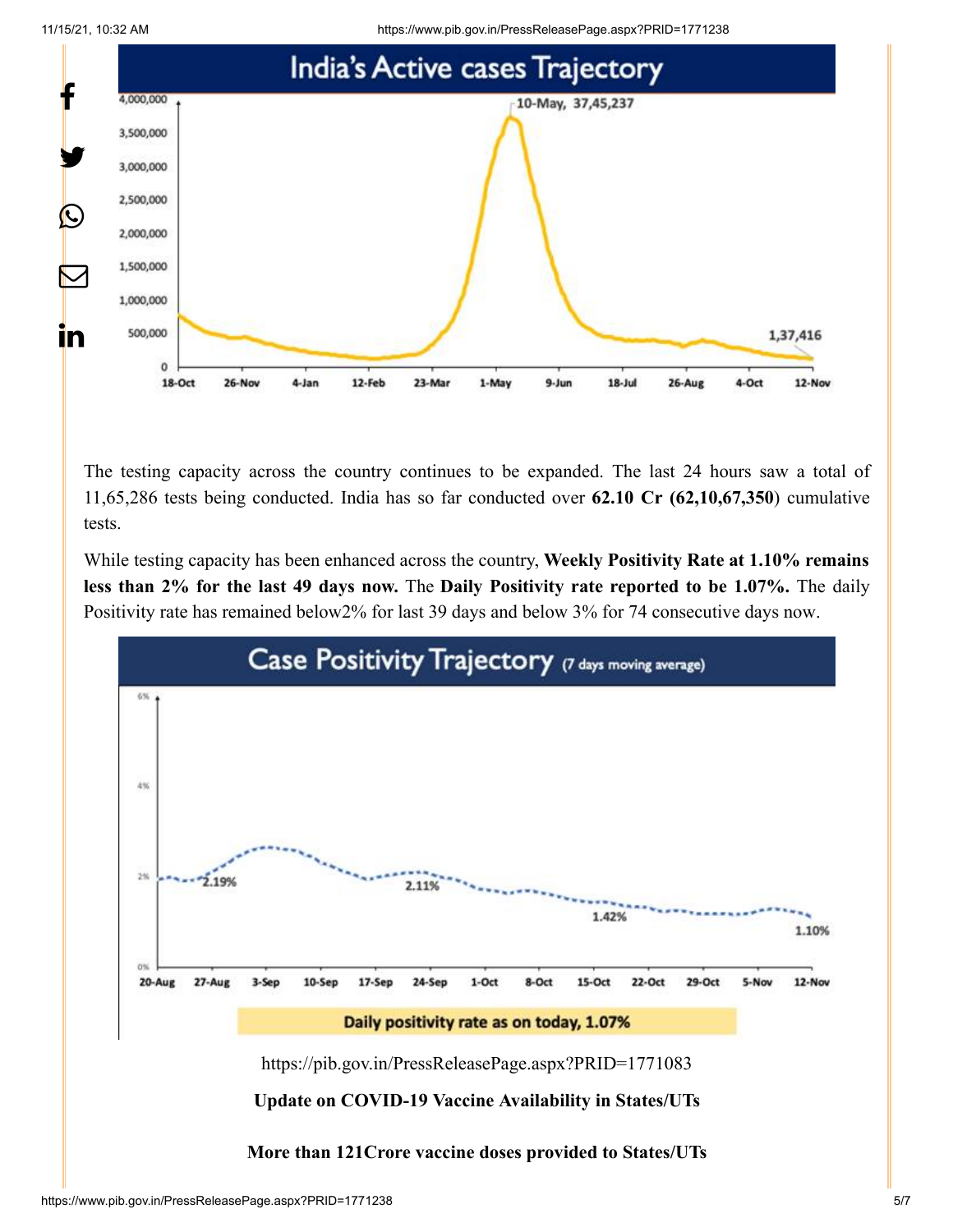#### **More than 18.04 Crore balance and unutilized vaccine doses still available with States/UTs**

The Union Government is committed to accelerating the pace and expanding the scope of COVID-19 vaccination throughout the country. The new phase of universalization of COVID-19 vaccination commenced from 21<sup>st</sup> June 2021. The vaccination drive has been ramped up through availability of more vaccines, advance visibility of vaccine availability to States and UTs for enabling better planning by Othem, and streamlining the vaccine supply chain. f

As part of the nationwide vaccination drive, Government of India has been supporting the States and UTs by providing them COVID Vaccines free of cost. In the new phase of the universalization of the COVID19 vaccination drive, the Union Government will procure and supply (free of cost) 75% of the Pvaccines being produced by the vaccinemanufacturers in the country to States and UTs.

| <b>VACCINE DOSES</b>     | (As on 11 <sup>th</sup> November 2021) |
|--------------------------|----------------------------------------|
| <b>SUPPLIED</b>          | 1,21,35,46,100                         |
| <b>BALANCE AVAILABLE</b> | 18,04,64,611                           |

More than **121 crore (1,21,35,46,100)** vaccine doses have been provided to States/UTs so far through Govt of India (free of cost channel) and through direct state procurement category.

More than **18.04 Cr (18,04,64,611)** balance and unutilized COVID Vaccine doses are still available with the States/UTs to be administered..

<https://pib.gov.in/PressReleasePage.aspx?PRID=1771078>

#### **Important Tweets**

लखनऊ के पास वैक्सिनेशन सेंटर का निरीक्षण किया। वहां स्वास्थ्य कर्मियों से मुलाक़ात की एवं सफलता से टीकाकरण कार्यक्रम को चलाने के लिए उनका अभिन्दन किया।

साथ ही नटकुर गांव में [#HarGharDastak](https://twitter.com/hashtag/HarGharDastak?src=hash&ref_src=twsrc%5Etfw) अभियान के तहत दस्तक दी और ग्रामवासियों को टीका लगवाने के लिए प्रेरित किया। [pic.twitter.com/K9WUrHj19t](https://t.co/K9WUrHj19t)

— Dr Mansukh Mandaviya (@mansukhmandviya) [November 12, 2021](https://twitter.com/mansukhmandviya/status/1459112435860738048?ref_src=twsrc%5Etfw)

[#LargestVaccineDrive](https://twitter.com/hashtag/LargestVaccineDrive?src=hash&ref_src=twsrc%5Etfw) [pic.twitter.com/38UHXpucqq](https://t.co/38UHXpucqq)

— Ministry of Health (@MoHFW\_INDIA) [November 12, 2021](https://twitter.com/MoHFW_INDIA/status/1459039132978532352?ref_src=twsrc%5Etfw)